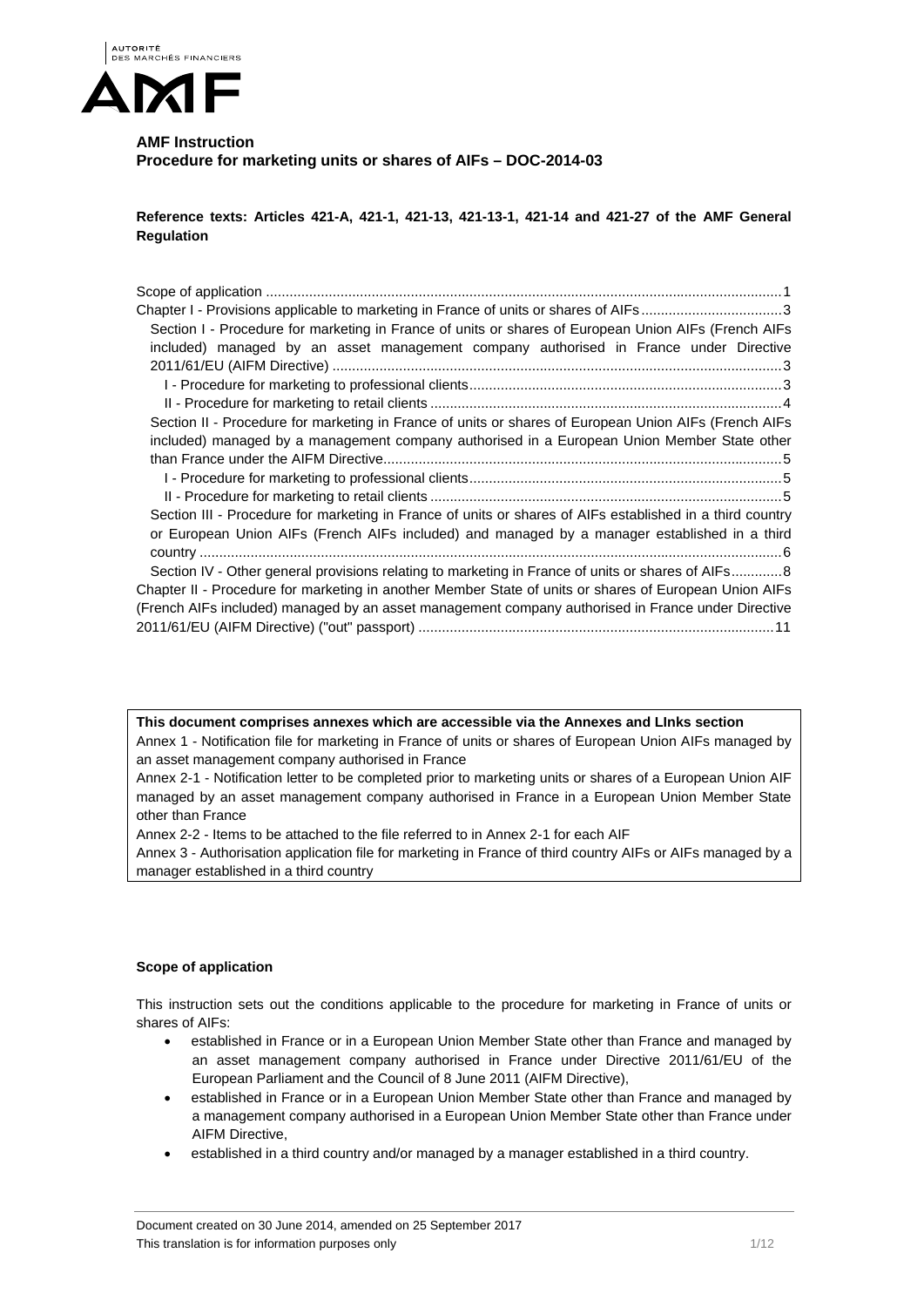

This instruction also sets out the procedure applicable to marketing in another European Union Member State of the units or shares of a European Union AIF (including of French AIFs) managed by an asset management company authorised in France under the AIFM Directive ("out" passport).

This instruction does not explain the provisions relating to the passport mechanism provided by Directive 2003/71/EC of the European Parliament and the Council of 4 November 2003 on the prospectus to be published when securities are offered to the public or admitted to trading, amended by Directive 2010/73/EU of 24 November 2010.

In this respect it is stated that if an AIF is of the closed-ended type within the meaning of Directive 2003/71/EC, application should be made both of the provisions of this instruction and of those based on Directive 2003/71/EC of the European Parliament and the Council of 4 November 2003.

Finally, this instruction does not apply to French asset management companies not authorised under the AIFM Directive.<sup>1</sup> Nor does it concern marketing of units or shares of AIFs under Regulation (EU) n° 345/2013 of the European Parliament and the Council of 17 April 2013 on European venture capital funds or Regulation (EU) n° 346/2013 of the European Parliament and the Council of 17 April 2013 on European social entrepreneurship funds.

## **Terms used**

The term AIF also refers to the "Other AIFs" referred to in Article L. 214-24, III of the Monetary and Financial Code.

When the AIF is self-managed, the terms "asset management company", "management company" and "manager" refer to the AIF itself.

The term professional clients refers to:

- professional clients corresponding to the criteria of Article D. 533-11 of the Monetary and Financial Code, and
- $\bullet$  clients opting for professional client treatment.<sup>2</sup>

Document created on 30 June 2014, amended on 25 September 2017 This translation is for information purposes only the contract of the contract of the contract of the contract of the contract of the contract of the contract of the contract of the contract of the contract of the contract

 1 In other words, this instruction does not apply to asset management companies for which the total value of the assets of the AIFs they manage, calculated in accordance with Article 2 of Delegated Regulation (EU) n° 231/2013 of the Commission of 19 December 2012, is below the thresholds set out in Article R. 532-12-1 of the Monetary and Financial Code and which have not opted for full application of the AIFM directive.<br> $2.0$  tigle 1. 533.46 of the Menatery and Financial Code, see also 0.

Article L. 533-16 of the Monetary and Financial Code, see also Articles 314-6 and 314-7 of the AMF General Regulation applicable to asset management companies authorised under the AIFM Directive by reference to Article 319-4 of the AMF General Regulation.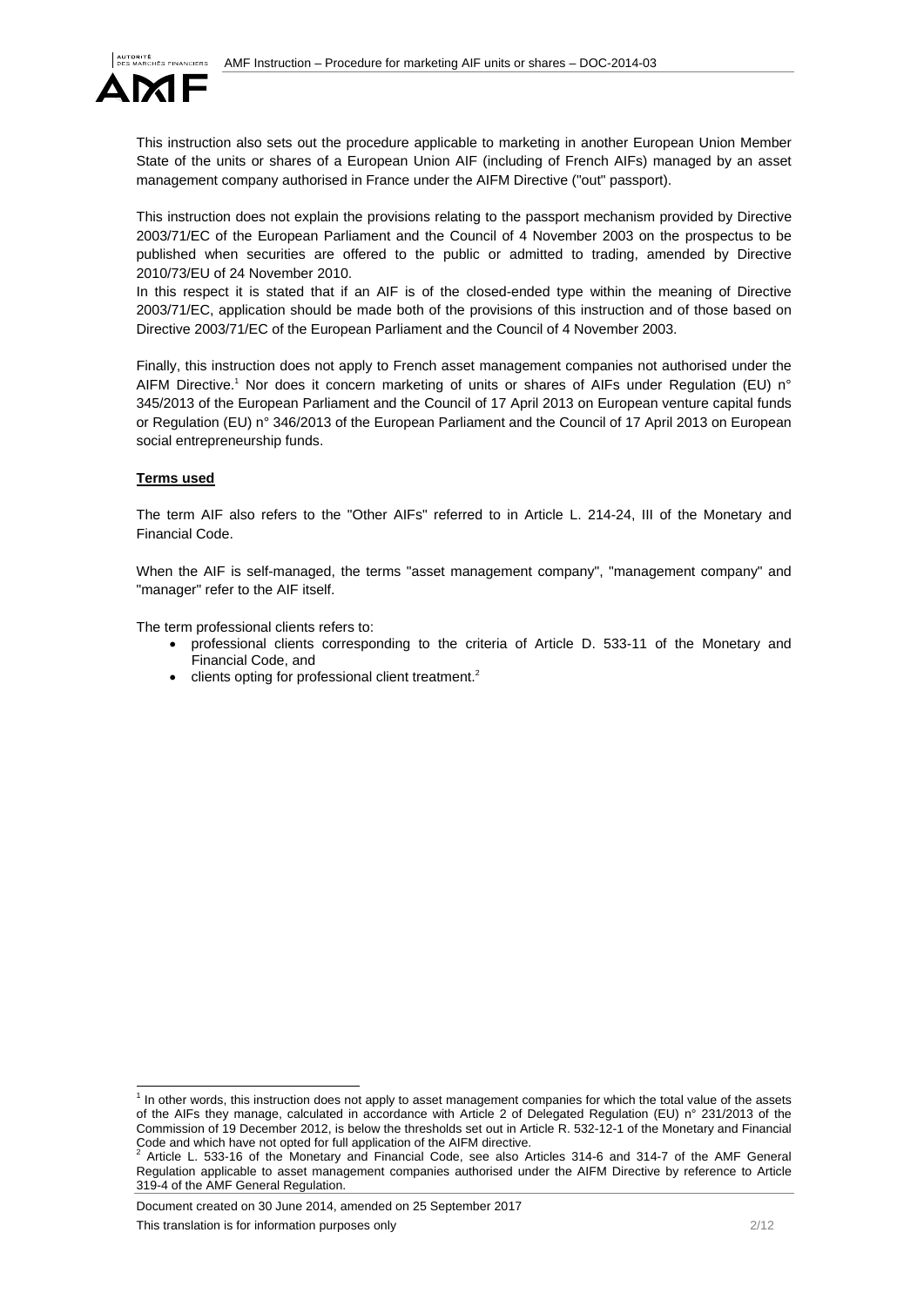

# **Chapter I - Provisions applicable to marketing in France of units or shares of AIFs**

# **Section I - Procedure for marketing in France of units or shares of European Union AIFs (French AIFs included) managed by an asset management company authorised in France under Directive 2011/61/EU (AIFM Directive)**

As an introduction, when the application for marketing in France (to professional or retail clients) concerns a French authorised or declared AIF<sup>3</sup> and is made at the same time as the authorisation application or declaration of the AIF, the asset management company shall refer to the instruction applicable to the AIF in question (see AMF Instructions - DOC 2011-20, 2011-21, 2011-22, 2011-23 and 2012-06). If the application for marketing in France (to professional or retail clients) is made after the authorisation or declaration, the asset management company shall refer to the procedure hereafter.

Only (French) AIFs authorised or declared after 22 July 2014 must comply with the obligation of notification and authorisation of marketing in France provided by Article L. 214-24-1 of the Monetary and Financial Code.

You are also reminded that pursuant to Article 33 of Decree n° 2013-676 of 25 July 2013 amending the legal framework of asset management, the regime for marketing in France of AIFs established in the European Union and managed by an asset management company does not apply to marketing of units or shares of AIFs subject to a public offer with a prospectus that was drafted and published in accordance with Directive 2003/71/EC of the European Parliament and the Council of 4 November 2003 prior to 27 July 2013, for the period of validity of the prospectus.

#### **I - Procedure for marketing to professional clients**

#### **Article 1**

Pursuant to Article 421-1 of the AMF General Regulation, all AIFs established in France or in another European Union Member State and managed by an asset management company authorised in France under Directive 2011/61/EU (AIFM Directive) must be the subject of a procedure of notification to the AMF prior to marketing their units or shares in France to professional clients.

## **Article 2**

The notification file comprises:

- 1) a duly completed copy of the form in Annex 1 to this instruction,
- 2) the attachments referred to in Annex I, along with any other document that the management company deems necessary for the examination of the application.

#### **Article 3**

The notification file is transmitted directly to the AMF through the GECO database extranet of the asset management company. If the AIF is not referenced in the GECO database when the application is made and does not require authorisation or declaration, the asset management company must register beforehand.

### **Article 4**

When it receives a complete notification file, the AMF sends an acknowledgement of receipt for the file by e-mail.

 3 These are retail investment funds, funds of alternative funds, private equity funds, real estate collective investment undertakings (OPCI), professional real estate collective investment undertakings, professional investment funds, professional specialised funds, professional private equity funds and employee investment undertakings.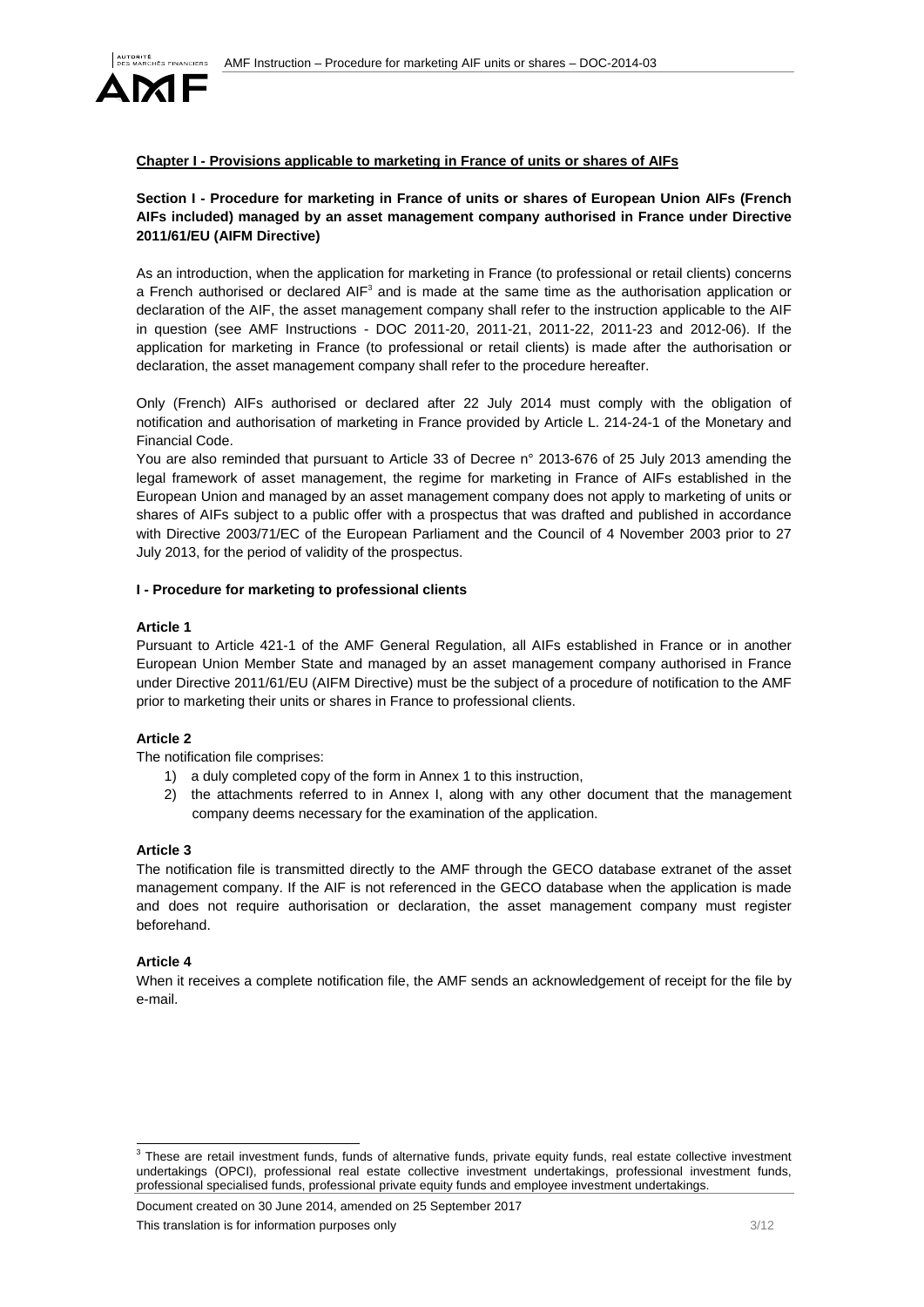

### **Article 5**

Pursuant to Article 421-2 of the AMF General Regulation, the AMF shall indicate within 20 business days of receipt of the complete notification file whether the asset management company may start marketing the units or shares of the AIF to professional clients.

The AMF may ask for further information; if it does so, it informs the asset management company to this effect. The asset management company may send this additional information to the AMF by e-mail, indicating the references of the file.

Pursuant to Article 421-2 of the AMF General Regulation, the AMF shall only object to marketing of the AIF if the management of said AIF by the asset management company is not, or will not be compliant with the laws and regulations applicable to asset management companies or with Books II and V of the Monetary and Financial Code.

Marketing may only start in France when the asset management company has received the positive decision of the AMF sent by e-mail.

### **Article 6**

Pursuant to Article 421-3 of the AMF General Regulation, in the event of a material change to any of the particulars communicated in accordance with Article 2 of this Instruction, the asset management company shall inform the AMF to this effect by e-mail to the address passports-AIFM@amf-france.org, at least one month before implementing the change as regards any changes planned by the asset management company, or immediately after an unplanned change has occurred.

### **II - Procedure for marketing to retail clients**

### **Article 7**

Pursuant to Article 421-13 of the AMF General Regulation, all marketing in France to retail clients is subject to an authorisation procedure.

All authorisation applications for marketing in France to retail clients must also be accompanied by a marketing notification referred to in Article 1 of this instruction or must be made after such notification:

### *a) For French AIFs*

*1st case - An application is being made for marketing to retail clients at the same time as marketing to professional clients* 

If, when filing the application referred to in Article 1, the asset management company is also applying for an authorisation for marketing in France of units or shares of AIFs to retail clients, the AMF shall indicate within the same period of 20 business days referred to in Article 5, subject to the file being complete, whether the asset management company may start marketing the units or shares of the AIF to retail clients.

*2nd case - An application is being made for marketing to retail clients when the AIF can already be marketed to professional clients* 

If, when filing the application referred to in Article 1, the asset management company did not also apply for an authorisation for marketing in France of units or shares of AIFs to retail clients, the AMF shall indicate within a period of 20 business days, subject to the file being complete, whether the asset management company may start marketing the units or shares of the AIF to retail clients.

### *b) For AIFs established in a European Union Member State other than France*

Marketing in France to retail clients of units or shares of AIFs established in a European Union Member State other than France is subject to the particular conditions provided by Article 421-13 of the AMF General Regulation;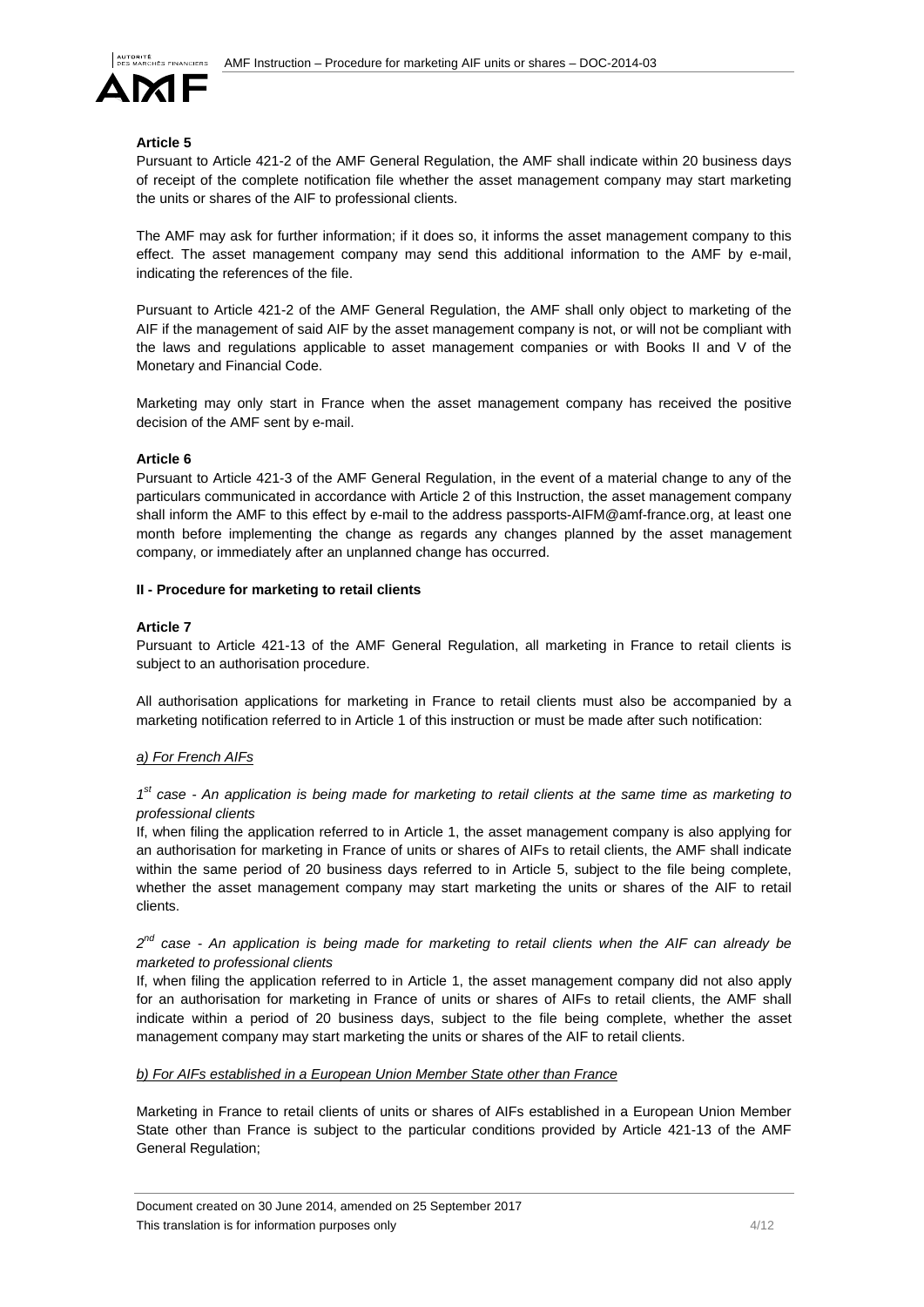

- 1) an instrument of information exchange and mutual assistance in the area of discretionary asset management has been put in place between the AMF and the supervisory authority of the AIF;
- 2) the AIF meets the conditions provided by a mutual recognition agreement for AIFs that may be marketed to retail clients, entered into between the AMF and the supervisory authority of the AIF.

In this case, the asset management company shall attach evidence of compliance with the abovementioned conditions to the file. Any incomplete application shall be inadmissible.

If the file is complete, the AMF shall indicate within 20 business days whether the asset management company may start marketing the units or shares of the AIF to retail clients

**Section II - Procedure for marketing in France of units or shares of European Union AIFs (French AIFs included) managed by a management company authorised in a European Union Member State other than France under the AIFM Directive** 

### **I - Procedure for marketing to professional clients**

#### **Article 10**

All AIFs established in France or in another European Member State and managed by a management company authorised under Directive 2011/61/UE in a European Member State other than France must be the subject, prior to marketing in France of their units or shares to professional clients, of a notification to the authority of the said management company (Article 32 of Directive 2011/61/EU).

This notification is transmitted by the home authority of the management company to the AMF. This transmission is notified to the management company by its home authority. Marketing may start in France as of the date of that notification to the management company by its competent authority.

### **II - Procedure for marketing to retail clients**

### **Article 11**

All AIFs established in France or in another European Union Member State and managed by a management company authorised under Directive 2011/61/UE in a European Member State other than France must be the subject, prior to marketing in France of their units or shares to retail clients, of an authorisation procedure (Article 421-13 of the AMF General Regulation).

The marketing authorisation application file ("marketing application") shall be signed by a person duly empowered by the management company, which is to say either one of the senior managers of the management company or a person specifically empowered to that effect.

This marketing application may not be made before the AMF has received the notification referred to in Article 10. In other words, the notification procedure referred to in Article 10 must have been complied with beforehand.

### **Article 12**

Marketing in France to retail clients of units or shares of AIFs managed by a management company established in a European Union Member State other than France is subject to the particular conditions provided by Article 421-13 of the AMF General Regulation:

- 1) an instrument of information exchange and mutual assistance in the area of discretionary asset management has been put in place between the AMF and the supervisory authority of the management company; and
- 2) the management company meets the conditions provided by a mutual recognition agreement setting out the particular requirements applicable to the authorisation of management companies of AIFs that may be marketed to retail clients, entered into between the AMF and the supervisory authority of the management company.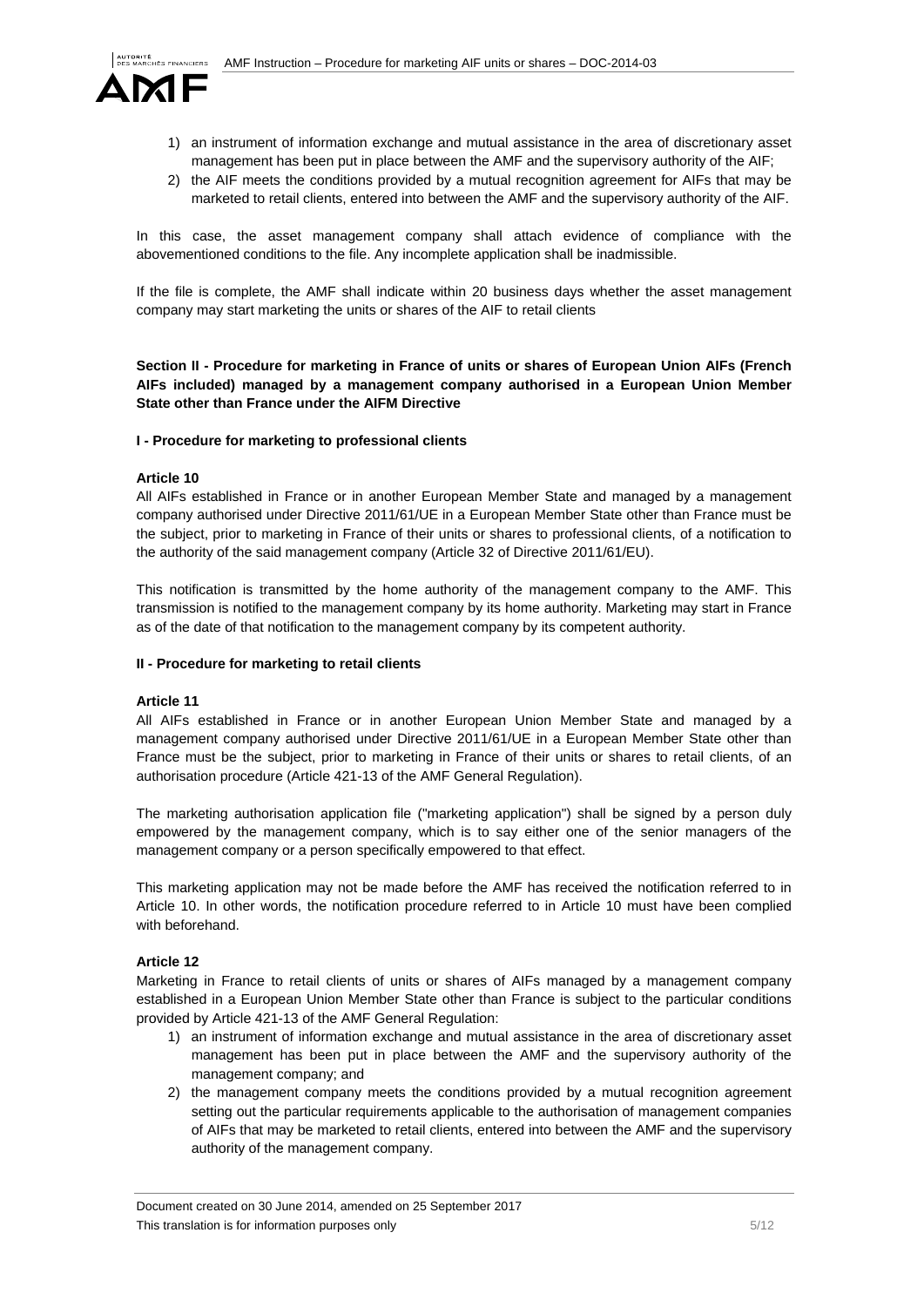

Also, marketing in France to retail clients of units or shares of AIFs established in a European Union Member State other than France is subject to the particular conditions provided by Article 421-13 of the AMF General Regulation:

- 1) an instrument of information exchange and mutual assistance in the area of discretionary asset management has been put in place between the AMF and the supervisory authority of the AIF;
- 2) the AIF meets the conditions provided by a mutual recognition agreement for AIFs that may be marketed to retail clients, entered into between the AMF and the supervisory authority of the AIF.

The management company shall attach evidence of compliance with the abovementioned conditions to the file. Any incomplete application shall be inadmissible.

The application file shall be transmitted by e-mail to the following address: gio@amf-france.org.

### **Article 13**

When it receives a complete marketing application, the AMF sends an acknowledgement of receipt for the file by e-mail.

### **Article 14**

The AMF shall indicate within 20 business days of receipt of the complete file whether the asset management company may start marketing the units or shares of the AIF to retail clients.

The AMF may ask for further information; if it does so, it informs the management company to this effect. The management company may send this additional information to the AMF by e-mail, by post or by fax, indicating the references of the file.

Marketing may only start in France when the management company has received the positive decision of the AMF.

## **Article 15**

The management company shall inform the AMF promptly by e-mail to the address gio@amf-france.org of any material change to the particulars transmitted in the marketing authorisation application. The AMF may take any measure including, if necessary, the express prohibition of marketing in France to retail clients of the shares or units of the AIF.

# **Section III - Procedure for marketing in France of units or shares of AIFs established in a third country or European Union AIFs (French AIFs included) and managed by a manager established in a third country**

This section applies, for marketing to professional clients and retail clients:

- to AIFs of third countries, whether they are managed by an asset management company, management company or manager established in a third country
- to AIFs, whether they are established in the European Union (France included) or in a third country, where they are managed by a manager established in a third country.

### **Article 16**

Pursuant to Article 421-13-1 of the AMF General Regulation, any AIF established in a third country or any AIF established in the European Union and managed by a manager established in a third country, must be the subject, prior to marketing in France of its units or shares, of a procedure of authorisation by the AMF.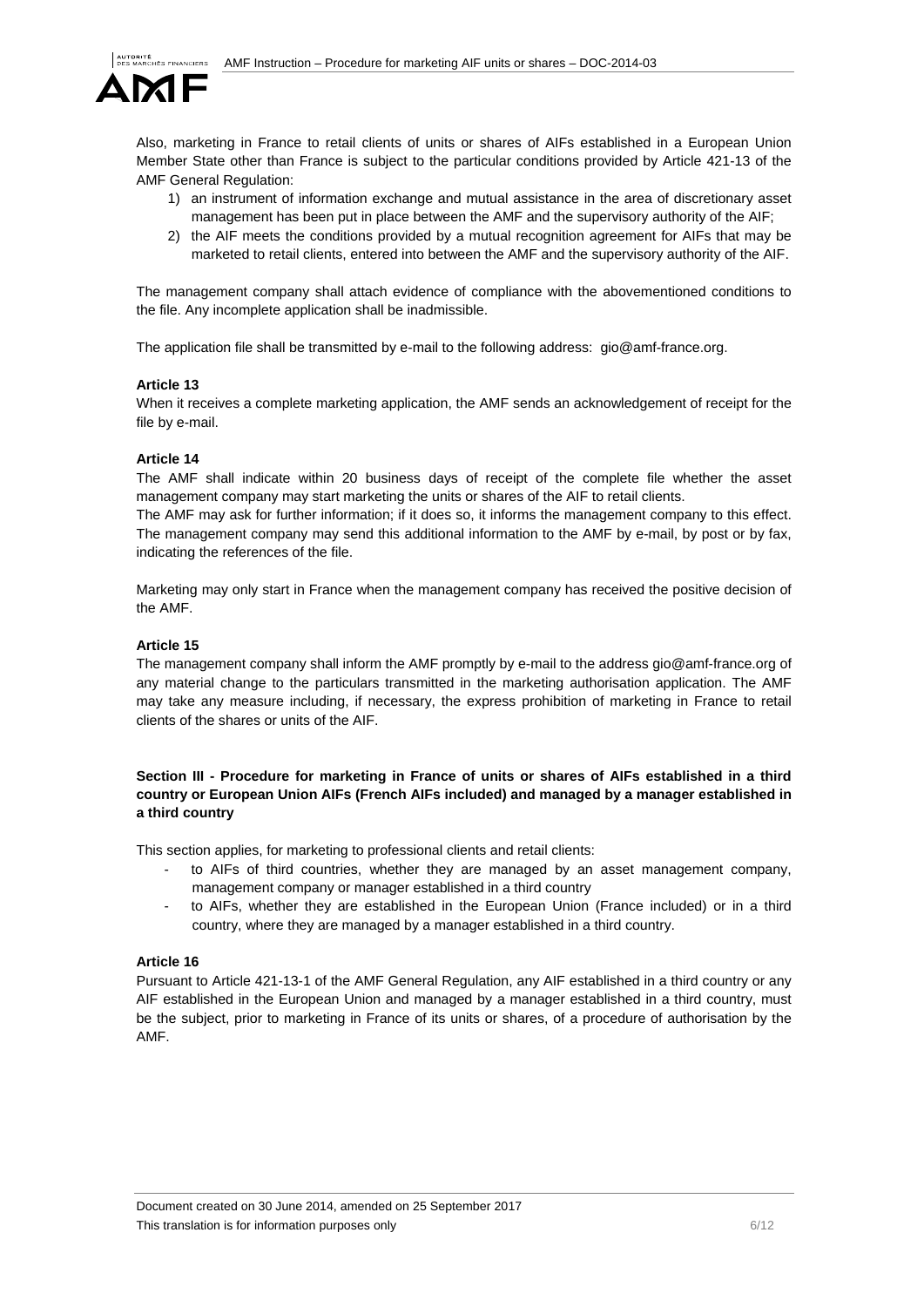

The marketing application must:

- for marketing to professional clients, provide evidence of compliance with the conditions set out in Article D. 214-32 of the Monetary and Financial Code; and
- for marketing to retail clients, provide evidence of compliance with the conditions set out in Article 421-13 of the AMF General Regulation.

Any incomplete application shall be inadmissible.

The marketing application shall be signed by a person duly empowered by the asset management company, management company or manager. This person shall be one of the senior managers of the asset management company, management company or manager or a person specifically empowered to that effect.

# **Article 17**

The marketing application shall comprise:

- 1) a duly completed copy of the form in Annex 3 to this instruction or, where applicable, a copy of the specific form provided for by the mutual recognition agreement specified under Article 421-13 of the AMF General Regulation,
- 2) the attachments referred to in Annex 3, along with any other document that the asset management company, management company or manager deems necessary for the examination of the application.

The marketing application may be transmitted directly to the AMF:

- via the GECO database of the asset management company; or
- by e-mail to the address gio@amf-france.org for management companies established in a European Union Member State other than France or managers established in a third country.

## **Article 18**

When it receives a complete marketing application, the AMF sends an acknowledgement of receipt for the file by e-mail.

### **Article 19**

The AMF shall indicate within two months of receipt of a complete file, by e-mail to the asset management company, management company or manager, whether it may start marketing in France of the units or shares of the AIF and the conditions of that marketing.

The AMF may ask for further information; if it does so, it shall inform the asset management company, management company or manager to this effect. The asset management company, management company or manager may send this additional information to the AMF by e-mail, post or fax, indicating the references of the file.

Marketing may only start in France when the asset management company, management company or manager has received the positive decision of the AMF.

# **Article 20**

The asset management company, management company or manager shall inform the AMF by e-mail to the address gio@amf-france.org of any material change to the particulars transmitted in the authorisation application for marketing of the units or shares of the AIF. The AMF may take any measure including, if necessary, the express prohibition of marketing in France of the units or shares of the AIF.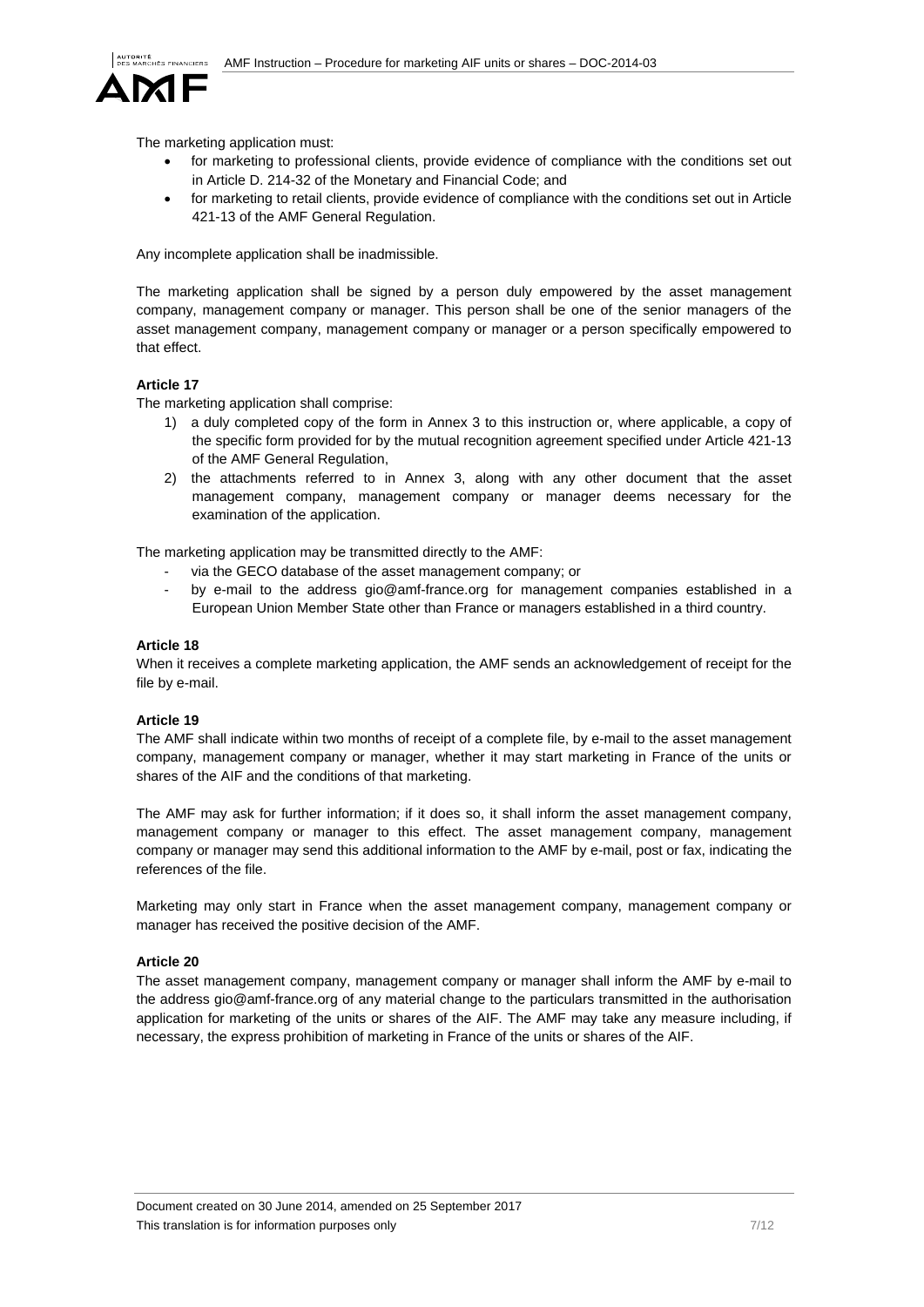

### **Section IV - Other general provisions relating to marketing in France of units or shares of AIFs**

#### **Article 21 - Centralising correspondent**

You are reminded that, pursuant to Article 421-27 of the AMF General Regulation, "AIFs established in a European Union Member State other than France or their management company, or third country AIFs or their manager, subject to authorisation as stipulated by Articles 421-13 and 421-13-1, must name one or more correspondents, including a centralising correspondent, established in France under the conditions set out in an AMF Instruction.

Where the AIF established in another European Union Member State or a third country is managed by an asset management company authorised in France, it is not required to name a centralising correspondent within the meaning of Article 421-27 of the AMF General Regulation.

## **Article 22 – Fixed-sum AMF filing fee relating to marketing**

A filing fee is due to the AMF on the conditions set out in Articles L. 621-5-3, I, 4) and D. 621-27, 4) of the Monetary and Financial Code. Regardless of the attachments required within the framework of the passport or non-passport marketing procedure, proof of payment must be transmitted to the AMF for marketing in France.

#### **Article 23 - Examination by the AMF of marketing of the AIF**

The AMF is entitled to request any further information about the marketing of the UCITS and, in particular, the marketing materials before they are disseminated.

By the terms of Article 421-25 of the AMF General Regulation, the AMF may exercise the prerogatives referred to in Article 314-30 with regard to any person distributing AIFs.

All advertisements from the AIF aimed at investors shall be clearly identified as such. They shall be accurate, clear and not misleading. More specifically, if an advertisement containing an invitation to buy units or shares of an AIF includes specific information about the AIF, it may not contain information that contradicts the information provided in the information documents for investors, or that understates the importance of such information.

Such advertisements shall state whether information documents for investors are available.

They shall stipulate where and in which languages holders and potential investors in the AIF can obtain this information and these documents, or how they can gain access to them.

By the terms of Article 314-10 of the AMF General Regulation,<sup>4</sup> "Investment services providers shall ensure that all information that they address to clients, including marketing information, satisfies the conditions laid down in I of Article L. 533-12 of the Monetary and Financial Code.<sup>5</sup> Investment services providers shall ensure that all information, including marketing information, that they address to retail clients or that is likely to be received by retail clients, satisfies the conditions laid down in Articles 314-11 to 314-17 [of the AMF General Regulation]."

Finally, in accordance with Article 314-30 of the AMF General Regulation,<sup>6</sup> "The AMF may require investment services providers to submit to it their marketing communications for the investment services that they provide and the financial instruments that they offer prior to publication, distribution or broadcast. It may require changes to the presentation or the content to ensure that the information is accurate, clear and not misleading."

Document created on 30 June 2014, amended on 25 September 2017 This translation is for information purposes only the state of the state of the state of the state of the state of the state of the state of the state of the state of the state of the state of the state of the state of the

 4 Applicable to asset management companies authorised under the AIFM Directive by reference to Article 319-5 of the AMF General Regulation.

<sup>5</sup> Article L. 533-12 of the Monetary and Financial Code states that:

*<sup>&</sup>quot;I. - All the information, including communications of a promotional nature, that is sent to clients, including potential clients, by an investment service provider, shall have a content which is accurate, clear and not misleading. Communications of a promotional nature shall be clearly identifiable as such.* 

*II. Investment service providers shall communicate to their clients, including their potential clients, information that*  enables them to have a reasonable understanding of the nature of the investment service and the specific type of financial instrument proposed, as well as the risks associated therewith, thus enabling them to make their investment

*decisions in full knowledge of the facts."* 6 Applicable to asset management companies authorised under the AIFM Directive by reference to Article 319-5 of the AMF General Regulation.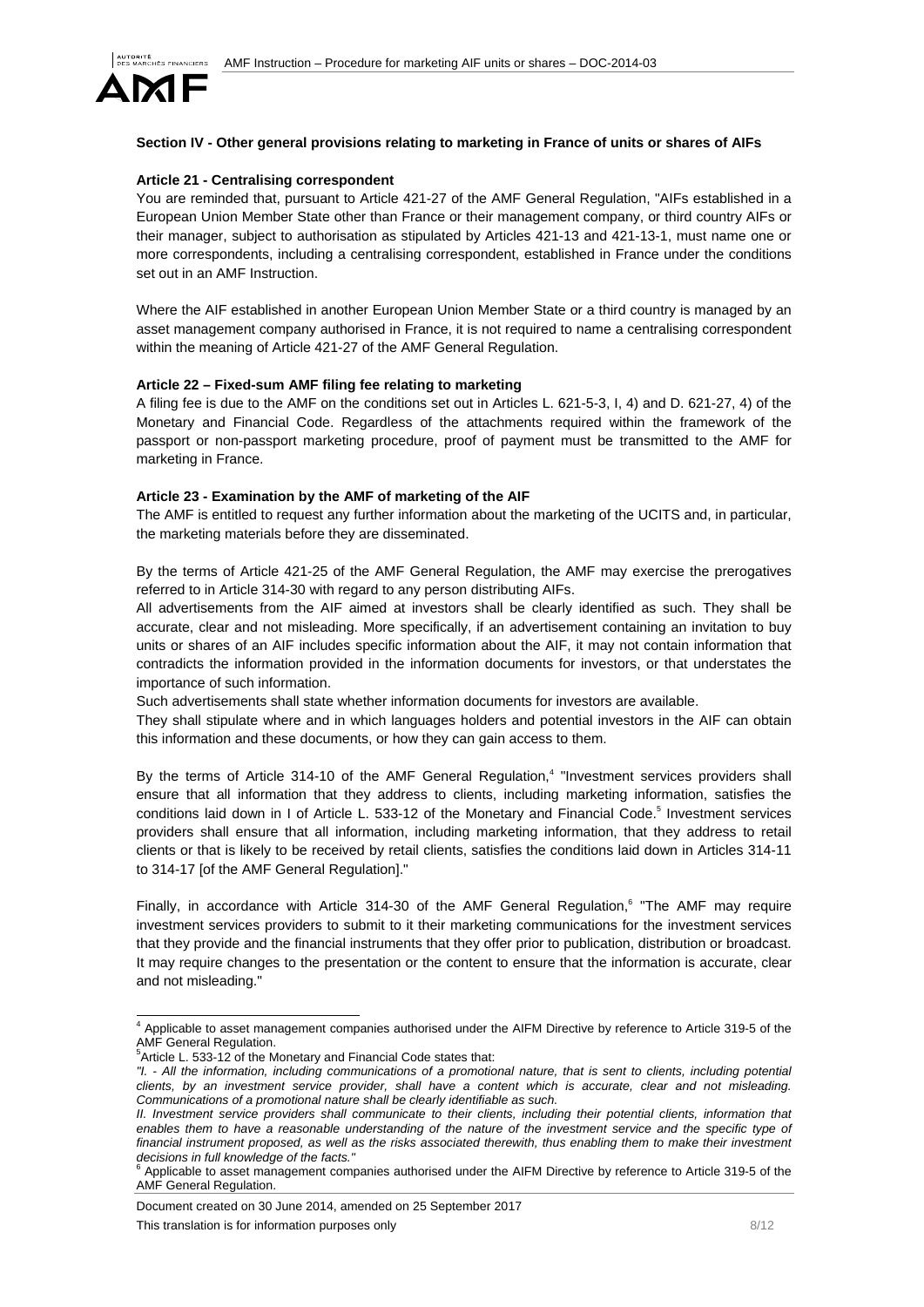

The abovementioned provisions of Articles 421-25, 314-10 and 314-30 and following of the AMF General Regulation<sup>7</sup> apply notably to advertising for the AIF.

If the AMF has asked the asset management company, management company or manager to submit the marketing communications of the AIF to it, such communications shall be sent to the following e-mail address: passports-AIFM@amf-france.org.

#### **Article 24 - Disclosure to the public in France**

1. Pursuant to Article 421-27 of the AMF General Regulation, management companies established in a European Union Member State other than France or managers established in a third country shall be required to inform unit or shareholders in the same conditions as those required by the national law of the country in which the AIF is marketed (for example, for AIFs authorised for marketing to retail or professional clients, in the conditions set out in Instruction n° 2011-20 and Instruction 2012-06 respectively).

2. With the exception of third country AIFs managed by a manager established in a third country and marketed to retail clients only<sup>8</sup>, pursuant to Article 421-34, I of the AMF General Regulation, the asset management company, management company or manager shall provide investors of the AIF with the following information before they invest in the AIF:

a) a description of the investment strategy and objectives of the AIF, information on where any master AIF within the meaning of the AIFM Directive<sup>9</sup> is established and where the underlying funds are established if the AIF is a fund of funds, a description of the types of assets in which the AIF may invest, the techniques it may employ and all associated risks, any applicable investment restrictions, the circumstances in which the AIF may use leverage, the types and sources of leverage permitted and the associated risks, any restrictions on the use of leverage and any collateral and asset reuse arrangements, and the maximum level of leverage which the asset management company, management company or manager is entitled to employ on behalf of the AIF;

b) a description of the procedures by which the AIF may change its investment strategy or investment policy, or both;

c) a description of the main legal implications of the contractual relationship entered into for the purpose of investment, including information on jurisdiction, on the applicable law and on the existence or not of any legal instruments providing for the recognition and enforcement of judgements in the territory where the AIF is established;

d) the identity of the asset management company, management company or manager, of the AIF's depositary, auditor and any other service providers and a description of their duties and the investors' rights;

e) a description of how the asset management company, management company or manager is complying with the requirements of Article 9(7) of Directive 2011/61/EU;<sup>10</sup>

Document created on 30 June 2014, amended on 25 September 2017 This translation is for information purposes only measured by the state of the state of 12

 7 Articles 314-10 and 314-30 and following are applicable to asset management companies authorised under the AIFM Directive by reference to Article 319-5 of the AMF General Regulation.

<sup>&</sup>lt;sup>8</sup> Pursuant to the provisions of Section II, Article 421-A of the AMF General Regulation, Article 421-34 of said General Regulation is not applicable to third country AIFs managed by a manager established in a third country and marketed to retail clients only.<br><sup>9</sup> Thie definition is tre

<sup>&</sup>lt;sup>9</sup> This definition is transposed into French law in Article L. 214-24 IV of the Monetary and Financial Code. <sup>10</sup> Transposed into French law in Article 317-2 IV of the AMF General Regulation.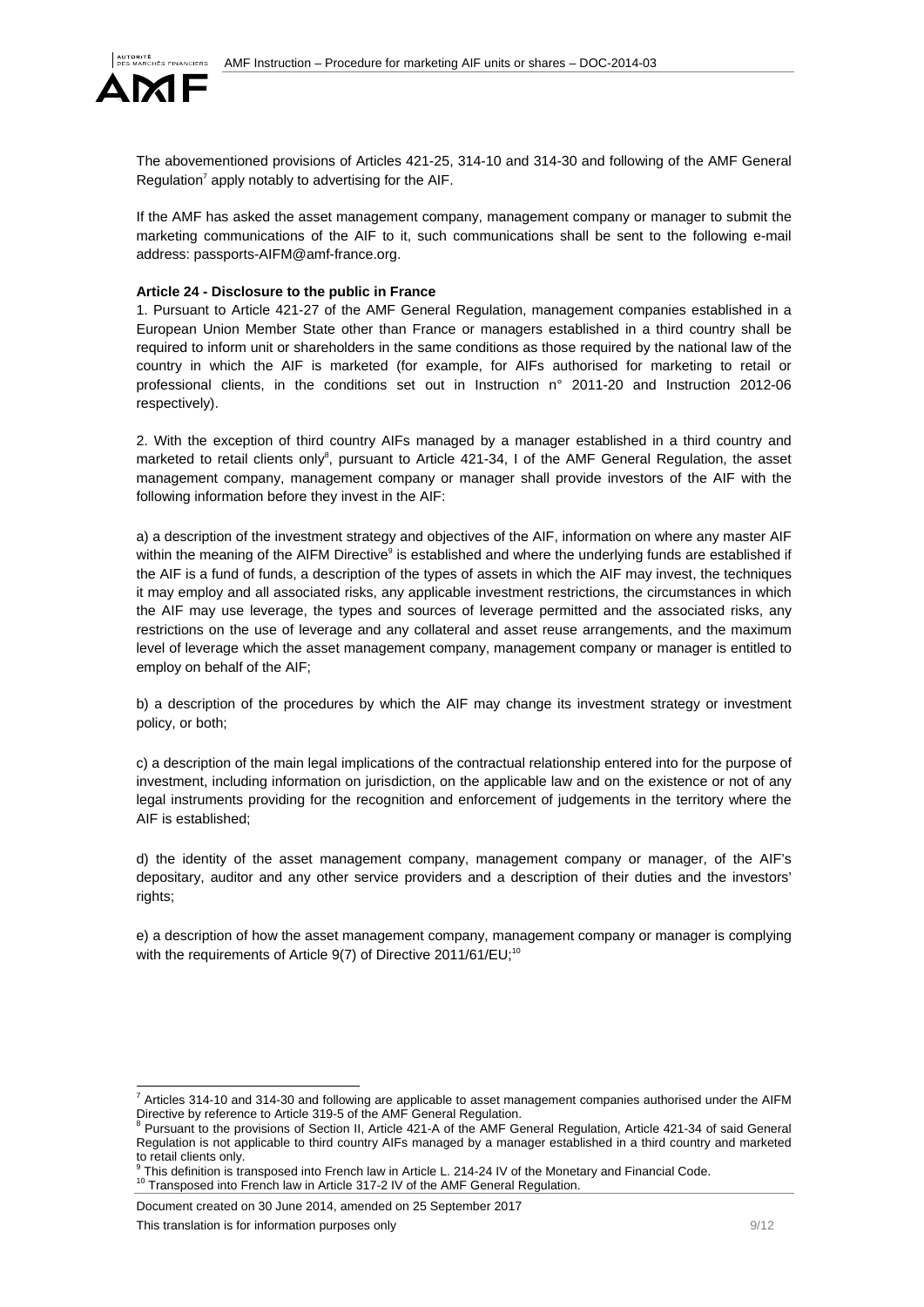

f) a description of any management function delegated by the asset management company, management company or manager and of any safe-keeping function delegated by the depositary, the identification of the delegate and any conflicts of interest that may arise from such delegations;

g) a description of the AIF's valuation procedure and of the pricing methodology for valuing assets, including the methods used in valuing hard-to-value assets;

h) a description of the AIF's liquidity risk management, including the redemption rights both in normal and in exceptional circumstances, and the existing redemption arrangements with investors;

i) a description of all fees, charges and expenses and of the maximum amounts thereof which are directly or indirectly borne by investors;

j) a description of how the asset management company, management company or manager ensures a fair treatment of investors and, whenever an investor obtains preferential treatment or the right to obtain preferential treatment, a description of that preferential treatment, the type of investors who obtain such preferential treatment and, where relevant, their legal or economic links with the AIF or asset management company, management company or manager;

k) where available, the last annual report referred to in point 3 of this article;

l) the procedure and conditions for the issue and sale of units or shares;

m) where necessary, the last net asset value of AIF or the last market price of AIF units or shares:

n) where available, the historical performance of the AIF;

o) the identity of the prime broker and a description of any material arrangements of the AIF with its prime brokers and the way the conflicts of interest in relation thereto are managed and the provision in the contract with the depositary on the possibility of transfer and reuse of AIF assets, and information about any transfer of liability to the prime broker that may exist;

p) description of how and when the information required under paragraphs 4 and 5 of Article 23 of the AIFM Directive<sup>11</sup> will be disclosed.

q) When the units or shares of AIF are admitted for trading on a regulated market or a multilateral trading facility pursuant to Article D. 214-32-31 of the [French] Monetary and Financial Code, the AIFs make information on the procedures of this admission available to the public and, where necessary, the impact of this admission on subscription/redemption fees/commissions for investors choosing this distribution method.

You are also reminded that Article 421-34 of the AMF General Regulation also makes the following provisions:

"II. - The AIF or its asset management company, management company or manager shall inform the investors before they invest in the AIF of any arrangement made by the depositary to contractually discharge itself of liability in accordance with Article L. 214-24-10, II and II of the Monetary and Financial Code. The AIF or its asset management company, management company or manager shall also inform unit or shareholders of any changes with respect to depositary liability without delay.

l

<sup>&</sup>lt;sup>11</sup> Transposed in Article 421-34 IV and V of the AMF General Regulation.

Document created on 30 June 2014, amended on 25 September 2017 This translation is for information purposes only 10/12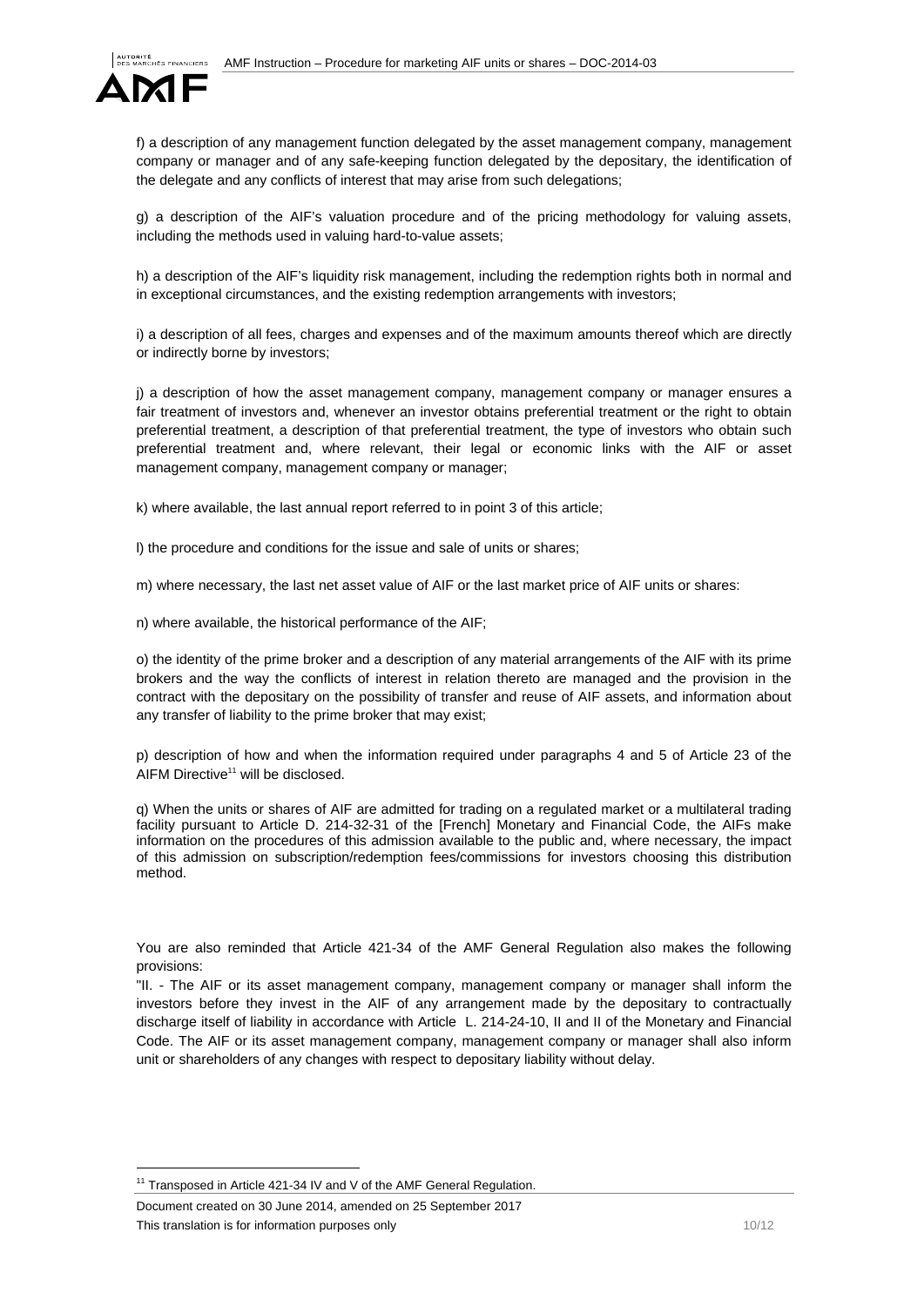

IV. European Union AIFs and AIFs marketed in the European Union employing leverage, or their asset management company, management company or manager, periodically disclose to unit or shareholders: 1. The percentage of the AIF's assets which are subject to special arrangements arising from their illiquid nature;

2. Any new arrangements for managing the liquidity of the AIF;

3. The current risk profile of the AIF and the risk management systems employed by the AIF or its asset management company, management company or manager to manage those risks.

V. European Union AIFs and AIFs marketed in the European Union employing leverage, or their asset management company, management company or manager, disclose the following information regularly for each of these AIFs:

1. Any changes to the maximum level of leverage which the asset management company, management company or manager may employ on behalf of the AIF as well as any right of reuse of collateral or any guarantee granted under the leveraging arrangement;

2. The total amount of leverage employed by that AIF.

3. The annual report shall contain at least the following:

- the management report,
- the financial statements defined by the chart of accounts and including the certification issued by the statutory auditor,
- any material changes, within the meaning of Article 106 of Delegated Regulation (EU) n° 231/2013 of the Commission of 19 December 2012, to the information referred to in point 2 of this article of the instruction during the financial year covered by the report,
- the total amount of remuneration for the financial year, split into fixed and variable remuneration, paid by the asset management company, management company or manager to its staff, the number of beneficiaries and, where relevant, carried interests paid by the AIF.
- the aggregate amount of remuneration broken down by senior managers and members of staff of the asset management company, management company or manager whose activities have a material impact on the risk profile of the AIF.

Pursuant to Article L. 214-24-19 of the Monetary and Financial Code, the accounting information given in the annual report shall be prepared in accordance with French accounting standards or the accounting standards of the country in which the AIF is established.

The report issued by the statutory auditor and, where appropriate, any qualifications, shall be reproduced in full in the annual report.

**Third country AIFs managed by a manager and marketed solely to retail clients are subject to the disclosure rules provided for by the mutual recognition agreements specified under Article 421-13 of the AMF General Regulation.** 

**Chapter II - Procedure for marketing in another Member State of units or shares of European Union AIFs (French AIFs included) managed by an asset management company authorised in France under Directive 2011/61/EU (AIFM Directive) ("out" passport)** 

### **Article 25**

Pursuant to Article 421-14 of the AMF General Regulation, all AIFs established in France or in another European Union Member State and managed by an asset management company authorised in France under Directive 2011/61/EU (AIFM Directive) must be the subject of a procedure of notification to the AMF prior to marketing their units or shares in a European Union Member State other than France to professional clients.

# **Article 26**

Pursuant to Article 421-14 of the AMF General Regulation, the marketing notification file comprises:

1) A copy of the notification letter in Annex 2-1 to this Instruction, drafted in a language customary in the sphere of international finance, in which each section is completed;